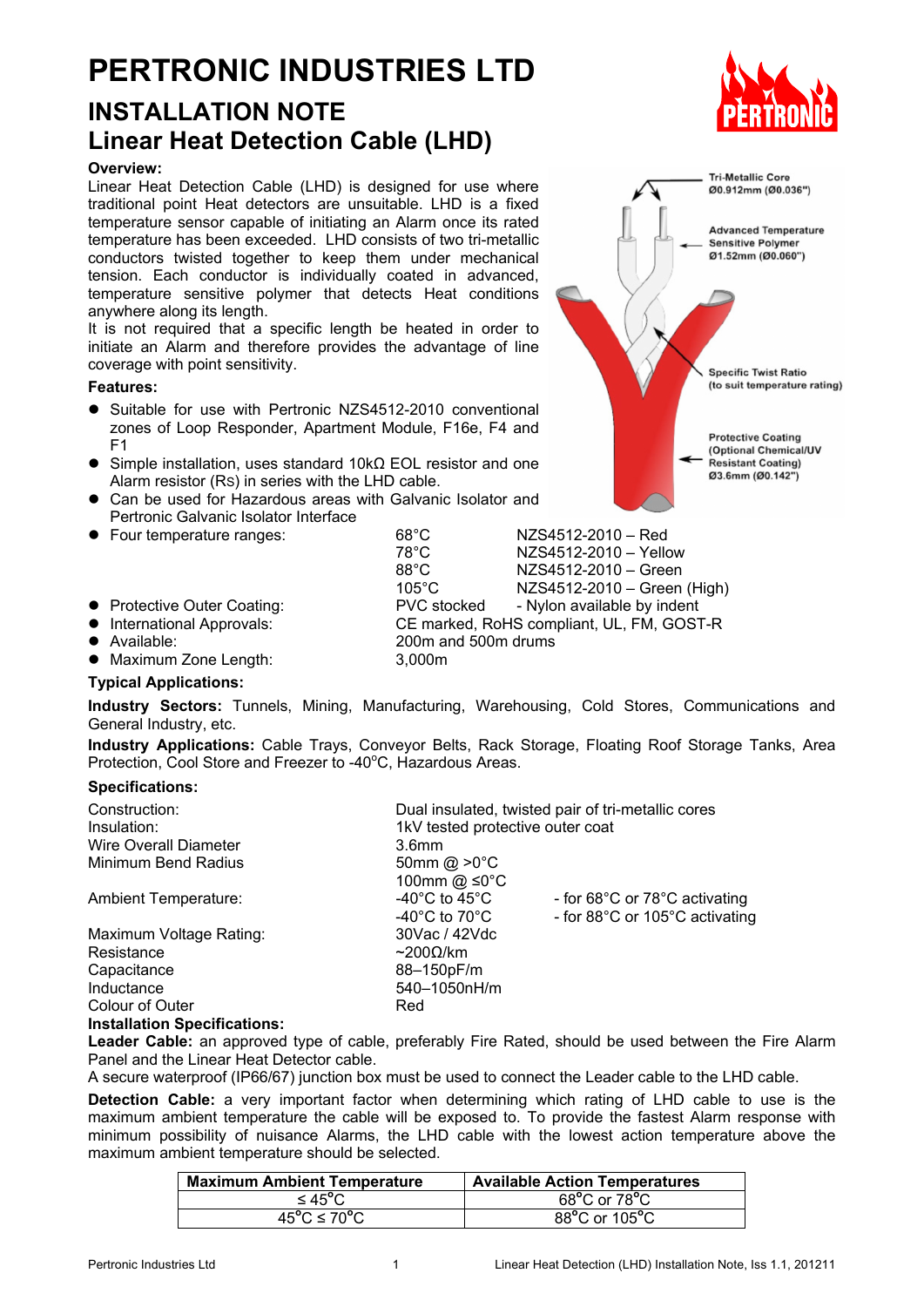

#### **Guide Lines for Linear Heat Detection Cable Installation:**

Important **Do's and Don'ts** - please read thoroughly before commencing work

- $\checkmark$  Installation of Linear Heat Detection Cable to conform to NZS4512-2010 and AS/NZS3000
- $\checkmark$  Ensure the maximum ambient temperature of the selected detection cable will not be exceeded during storage or normal operating conditions
- $\checkmark$  Support the detection cable at 1m to 1.5m intervals
	- Ensure Linear Heat Detection Cable bend radius is:
		- 50mm minimum for ambient = warm (>0°C)
	- 100mm minimum for ambient = cold  $(S0^{\circ}C)$ Ensure the detection cable is not in contact with any material, which may conduct heat onto the cable directly
- $\checkmark$  A neoprene insulator or equivalent should be placed between the fixing clip and heat sensing cable
- $\checkmark$  Ensure cable glands used are tightened to form a secure and moisture proof seal around the detection cable
- Use appropriate junction boxes (or other approved method) to house Linear Heat Detection Cable connections
- $\checkmark$  To avoid damage to the cable, use a drum reel when drawing LHD cable from the drum.
- Χ Avoid allowing the detection cable to come into contact with any materials which may act as a heat sink. This may delay the activation of the cable in alarm situations
- Χ Do not perform the installation work at temperatures below -10°C
- Χ Do not exceed the maximum voltage of the detection cable (48Vdc or 32Vac)
- Χ Do not connect two lengths of detection cable which have different activation temperatures
- Χ Do not connect lengths of fixed temperature cable in 'T' connections or Spurs
- Χ Do not paint the detection cable
- Χ Do not place the detection cable under excessive tension
- X Do not bend the cable at right angles, the minimum bend radius is 50mm or 100mm as applicable
- Χ Avoid subjecting the detection cable to mechanical damage which could result in false activation
- Χ Avoid laying the detection cable in areas where heavy traffic may result in the cable being crushed
- Χ Do NOT solder Linear Heat Detection cable

#### **Installation Hardware:**

cable supports should be placed every 1m and no more than 1.5m apart to support LHD cable and prevent sagging. Extra supports may be necessary around corners and other transition areas.

Care should be taken when mounting the cable in clips (or equivalent) to ensure they do not crush the cable. The LHD should be held firmly, but without deformation. Avoid placing excessive tension on the cable, NO GREATER than 50N. Ensure that the minimum bend radius (50mm in normal temperatures, 100mm below  $0^{\circ}$ C) is observed at all times.

It is particularly important to use a neoprene insulator between the LHD cable and the fixing clip if the metal clip is exposed to the sun or attached to equipment which may get hot and transfer heat to the cable.

Where possible, install LHD cable in one continuous run of cable with as few splices as practical.

Use a reel stand when pulling the LHD cable from a reel. DO NOT pull the cable off the reel vertically with the reel stationary as this may twist and damage the cable. A wire guide (Catenary cable) may be required for installations where supporting the cable at the recommended spacing is not practical. Ensure the diameter or gauge of the catenary wire is adequate for the distance being spanned. 2mm stainless steel wire is generally suitable.

Connections into junction boxes and other enclosures must use strain relief connectors which provide dust and moisture protection (IP65 or greater). The standard diameter of LHD cable is 3.6mm to 4.5mm.

**'L' Brackets:** suitable for general support of cable, with various sizes, position and fixing holes available  **'V' Clips:** for use on cable trays. Use a neoprene insulator when clipping the detection cable into the clip **Other Support Brackets:** are available for use in a wide variety of applications

Note: Pertronic Industries supplies LHD cable only, not the boxes, brackets or clips which should be obtained from an electrical wholesaler.

#### **Typical System Configuration**

**LHD Cable Spacing:**

| <b>Ceiling</b><br>Height | <b>Maximum Distance</b><br>from Wall/Partition | <b>Maximum</b><br><b>LHD Spacing</b> | <b>Minimum Distance</b><br><b>Below Ceiling</b> | <b>Maximum</b><br><b>Support Spacing</b> |
|--------------------------|------------------------------------------------|--------------------------------------|-------------------------------------------------|------------------------------------------|
| ≤10m                     | 4m                                             | 8m                                   | 25 <sub>mm</sub>                                | 1.0 to 1.5m                              |
| 10m > 20m                | 2.67m                                          | 5.3m                                 | 25 <sub>mm</sub>                                | 1.0 to 1.5m                              |
| >20m                     | Refer to NZS4512-2010, Section 405.5           |                                      |                                                 | 1.0 to $1.5m$                            |

**Refer to NZS4512-2010, Section 405.3.2 and Appendices C & D for further information.**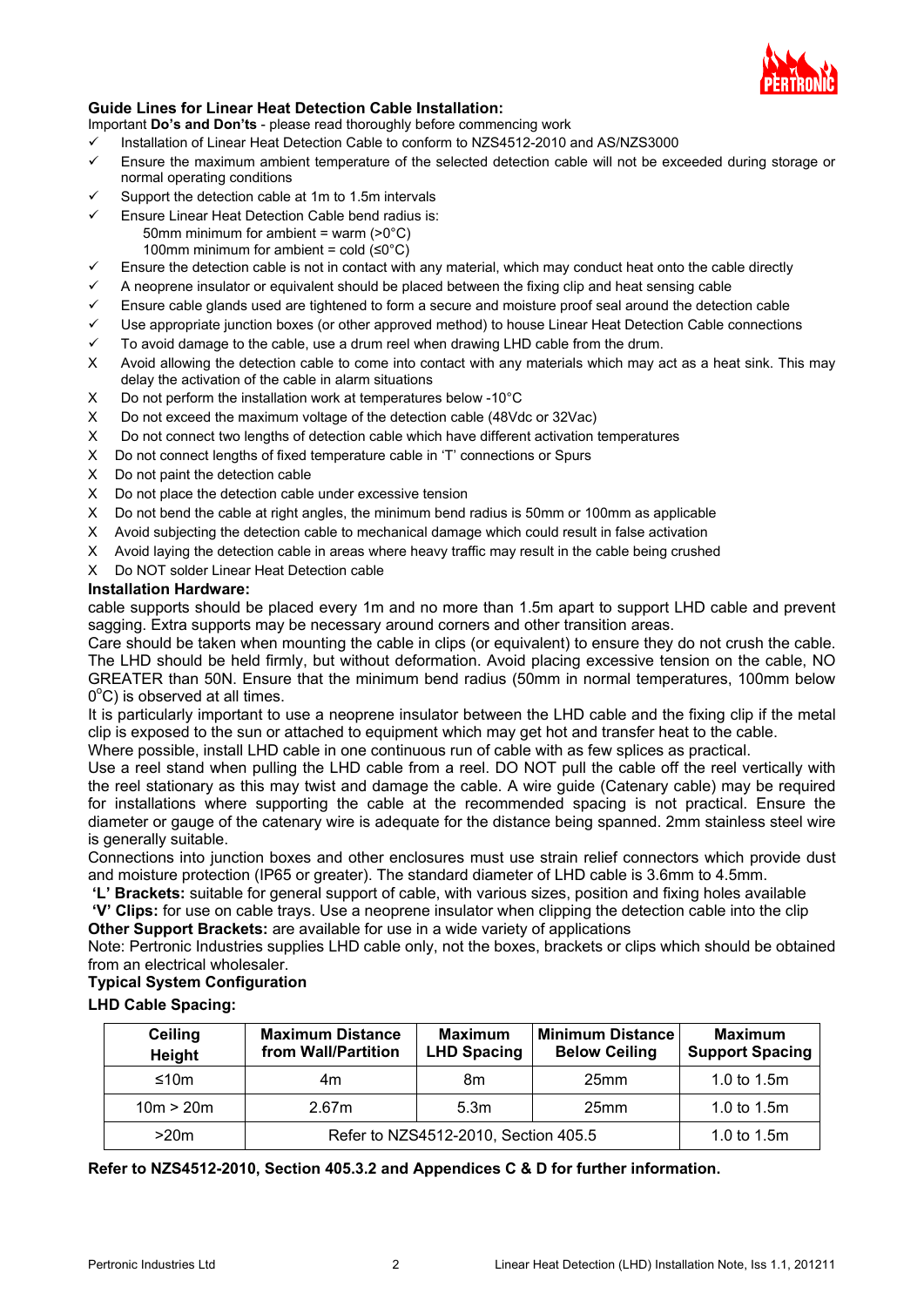



| Conventional Circuit: 2003/2010                                                                                                                                                                              | <b>Rs (Heat Mode)</b> | <b>Rs (Smoke Mode)</b> |  |  |  |
|--------------------------------------------------------------------------------------------------------------------------------------------------------------------------------------------------------------|-----------------------|------------------------|--|--|--|
| Loop Responder: FW >v3.00                                                                                                                                                                                    |                       |                        |  |  |  |
| <b>Apartment Module : all versions</b>                                                                                                                                                                       |                       |                        |  |  |  |
| F16e : all versions                                                                                                                                                                                          | $Rs = 100\Omega$      |                        |  |  |  |
| F16 : FW >v7.0                                                                                                                                                                                               | $LHD = 0m$ to 300m    | $Rs = 330\Omega$       |  |  |  |
| $F4:$ FW $>$ v2.26                                                                                                                                                                                           |                       | $LHD = 0m$ to 3000m    |  |  |  |
| F1:<br>FW > v2.3                                                                                                                                                                                             |                       |                        |  |  |  |
| <b>Galvanic Isolator behind</b><br><b>Galvanic Isolator Interface</b>                                                                                                                                        | N/A                   |                        |  |  |  |
| To operate in Heat mode, LHD length is limited to 300m.<br>If this cable length is exceeded, the circuit may operate in Smoke Mode, therefore the<br>outputs should be configured as for Heat mode operation |                       |                        |  |  |  |

Notes:

1) Selection of the Series Resistor (RS) determines whether activation of the LHD cable causes the conventional circuit to operate within the Heat or Smoke band.

Because LHD cable functions as a Heat detector, it is important that the subsequent configuration of the conventional circuit produces the Alarm outputs required of a Heat detector.

Operation of the LHD within the Smoke band is provided to allow lengths of LHD greater than 300m to be used or with a length of LHD less than 300m and a value for the Series Resistor (Rs) less than 100Ω, to allow Smoke detectors to be installed on the Leader cable where desired.

Configuring the LHD to activate the Fire Alarm System correctly is the responsibility of the engineer.

- 2) If required, smoke detectors may be installed on standard Zone Leader cable only, not on the Linear Heat Detection cable.
- 3) Linear Heat Detection cable must be continuous from RS to REOL, though lengths of similarly rated LHD cable may be spliced together in series to extend the length of the detection system.
- 4) Contact Pertronic Technical Support for assistance calculating the maximum length of LHD if more than 300m is required in Heat mode.

### **Connecting LHD Cable**



DO **NOT** SOLDER

Always use terminal blocks to connect LHD cable as the heat generated while soldering can damage the heat sensitive insulation.